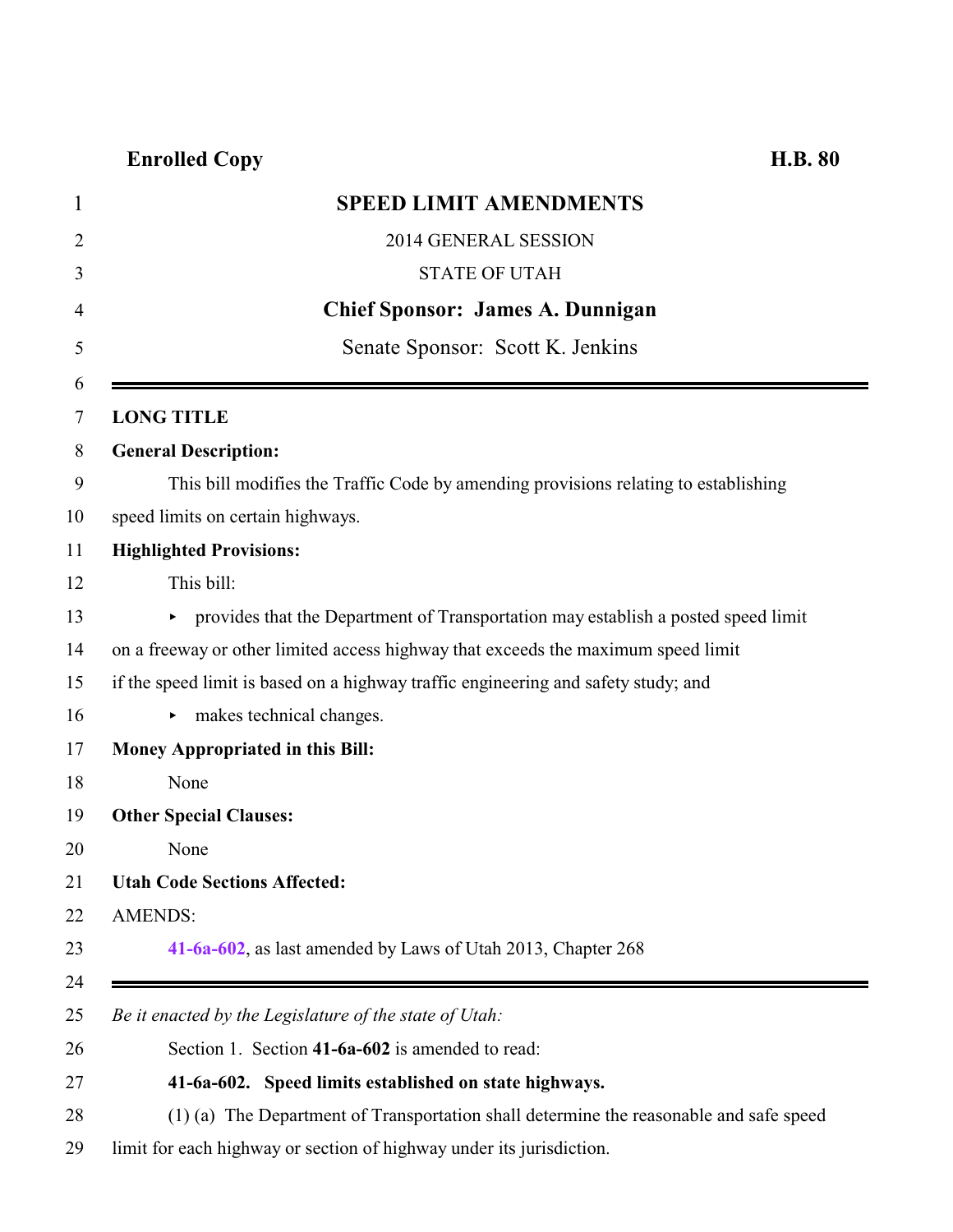## **H.B. 80 Enrolled Copy**

| 30 | (b) For each highway or section of highway, each speed limit shall be based on a traffic             |
|----|------------------------------------------------------------------------------------------------------|
| 31 | engineering and safety study consistent with the requirements and recommendations in the             |
| 32 | most current version of the "Manual on Uniform Traffic Control Devices."                             |
| 33 | (c) The traffic engineering and safety studies shall include:                                        |
| 34 | (i) the design speed;                                                                                |
| 35 | (ii) prevailing vehicle speeds;                                                                      |
| 36 | (iii) accident history;                                                                              |
| 37 | (iv) highway, traffic, and roadside conditions; and                                                  |
| 38 | (v) other highway safety factors.                                                                    |
| 39 | (2) In addition to the provisions of Subsection (1), the Department of Transportation                |
| 40 | may establish different speed limits on a highway or section of highway based on:                    |
| 41 | (a) time of day;                                                                                     |
| 42 | (b) highway construction;                                                                            |
| 43 | (c) type of vehicle;                                                                                 |
| 44 | (d) weather conditions; and                                                                          |
| 45 | (e) other highway safety factors.                                                                    |
| 46 | $(3)$ (a) Except as provided in Subsection $(3)(b)$ and $(c)$ , a posted speed limit may not         |
| 47 | exceed 65 miles per hour.                                                                            |
| 48 | (b) Except as provided in Subsection $(3)(c)$ , a posted speed limit on a freeway or other           |
| 49 | limited access highway may not exceed 75 miles per hour.                                             |
| 50 | (c) (i) The Department of Transportation may establish a posted speed limit on a                     |
| 51 | freeway or other limited access highway that exceeds the maximum speed limit in Subsection           |
| 52 | $(3)(b)$ if the speed limit is based on a highway traffic engineering and safety study [and located] |
| 53 | $\sigma$ n:].                                                                                        |
| 54 | $(A)$ a portion of Interstate 15 that is between milepost 244 and milepost 24 or between             |
| 55 | milepost 366 and the Utah-Idaho state line;                                                          |
| 56 | $f(B)$ a portion of Interstate 80 that is between milepost 99 and the Utah-Nevada state              |
| 57 | $\lim_{\epsilon \to 0}$                                                                              |